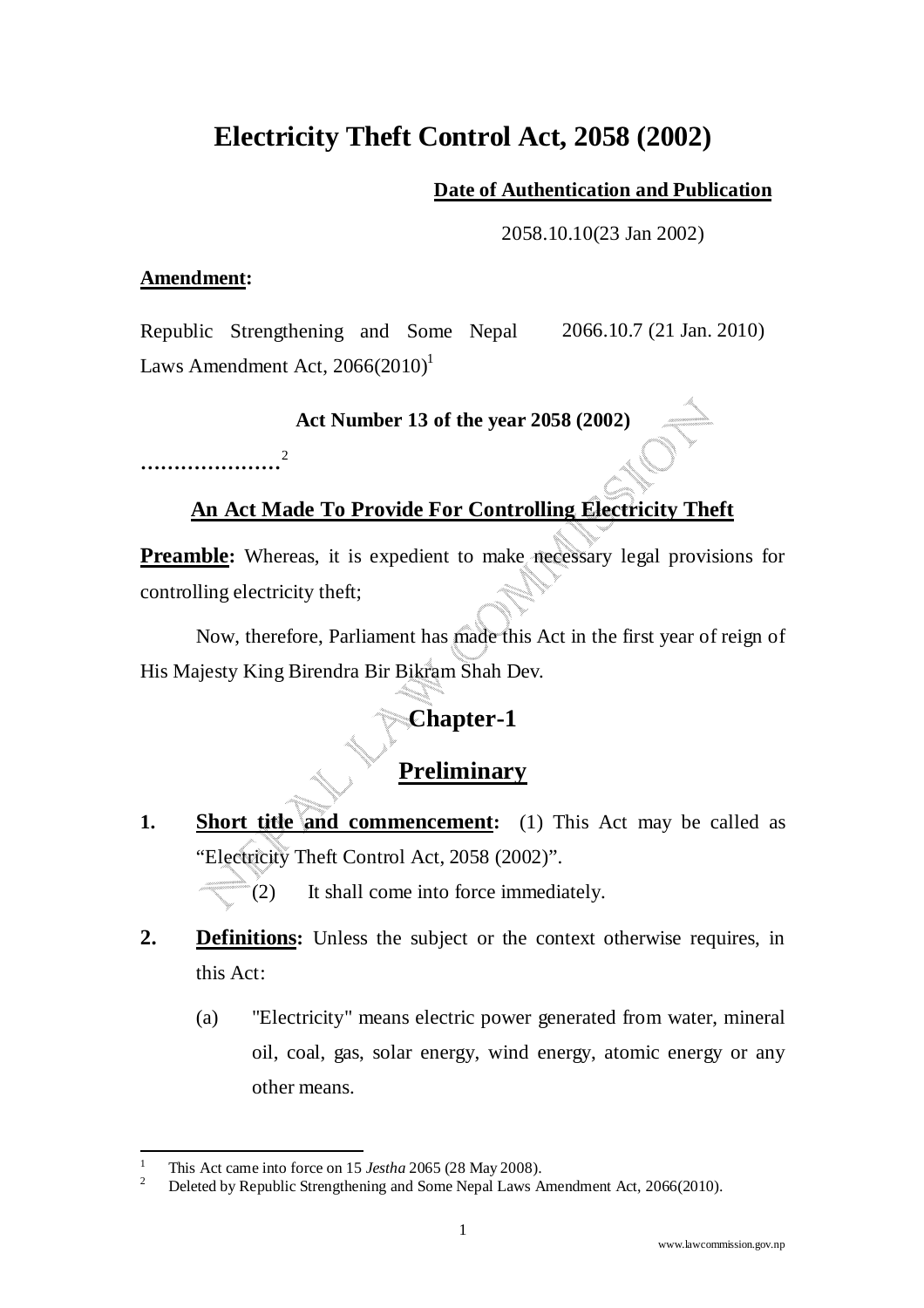- (b) "Distributor" means the electricity seller, distributor as referred to in Section 3.
- (c) "Customer" means a person or institution whose name is registered in the list of customers using the electricity service sold and distributed by a distributor, and this term also includes the chief of any institution or office and, where registered customer has died, the heir to such a registered customer in accordance with the prevailing laws.
- (d) "User" means a person or institution using the electricity service sold and distributed by a distributor.
- (e) "House" or "building" means a residential or non-residential house or building, and this term also includes a house, building or shed where an institution, office, shop, godown, factory etc. are situated, and the compound of the house, building or shed.
- (f) "Offense" means the offense relating to the electricity theft as referred to in Section 7.
- (g) "Offender" means a person who is involved in the offense relating to the electricity theft as referred to in Section 7, and this term also includes an employee of the distributor involved in that offense.
- (h) "Energy measurement machine" includes an energy measurement machine installed with the house or building of a customer on behalf of a distributor to count the units of electricity used by the user, and other equipment related therewith.
- (i) "Institution" means an institution established pursuant to the laws in force.
- (j) "Investigation authority" means an investigation authority designated pursuant to Sub-section (1) of Section 12.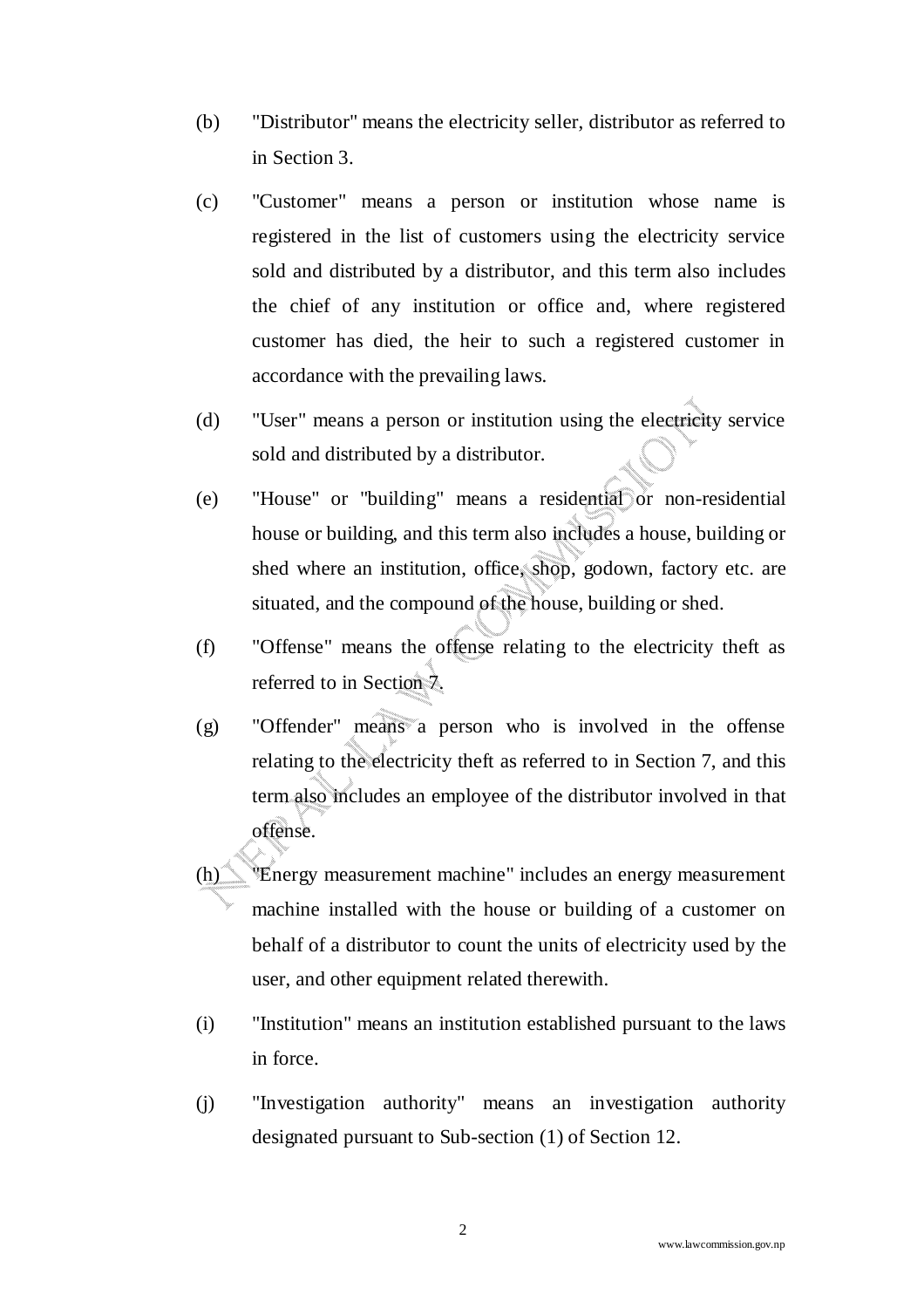(k) "Prescribed" or "as prescribed" means prescribed or as prescribed in the Rules framed under this Act.

#### **Chapter-2**

#### **Provisions Relating to Electricity Distributor**

#### **and Electricity Theft**

- **3. Electricity distributor:** In the case of the electricity as follows, the following person or institution shall be considered as the electricity distributor:
	- (a) The licensee, in the case of the electricity sold and distributed with or without using the national grid upon having obtained the license to generate and sell and distribute pursuant to Section 4 of the Electricity Act, 2049 (1992),
	- (b) The Government of Nepal, in the case of the electricity to be sold and distributed by using the national grid upon purchasing the same by the Government of Nepal pursuant to Section 21 of the Electricity Act, 2049 (1992), and in the case of the electricity sold and distributed upon being purchased through any other institution,
	- (c) The concerned importer, in the case of the electricity imported into and sold and distributed in  $\dots\dots\dots^{3}$  Nepal pursuant to Sub-section (1) of Section 22 of the Electricity Act, 2049 (1992),
	- (d) In the case of the electricity generated and developed, and sold and distributed by the Government of Nepal itself pursuant to Section 34 of the Electricity Act, 2049 (1992), the Government of Nepal,
	- (e) In the case of the electricity sold and distributed upon concluding a contract with the Government of Nepal in relation to the sale

ı

<sup>3</sup> Deleted by Republic Strengthening and Some Nepal Laws Amendment Act, 2066 (2010).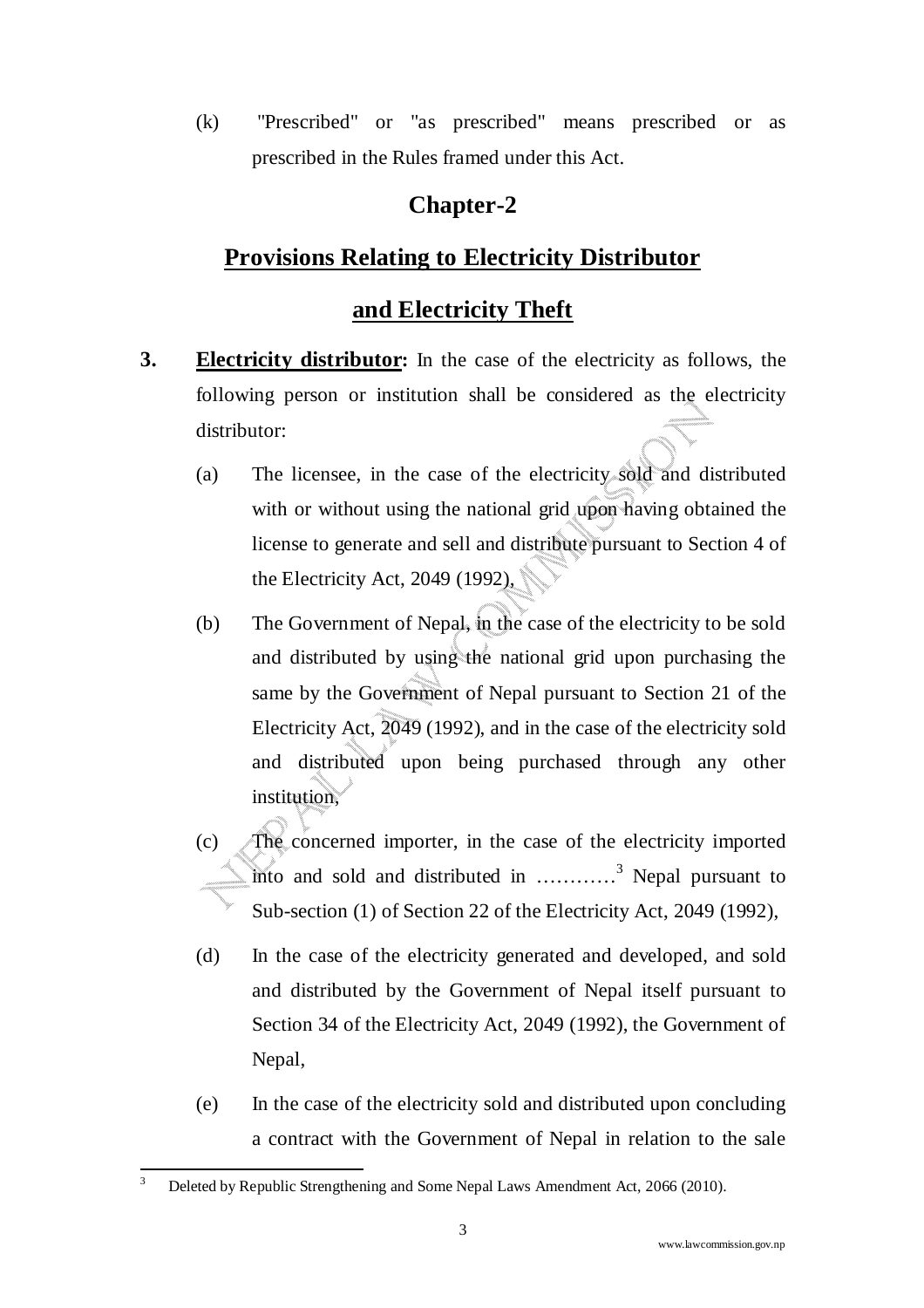and distribution of electricity pursuant to Section 35 of the Electricity Act, 2049 (1992), the person or institution making concluding such a contract,

- (f) In the case of the electricity to be sold and distributed upon obtaining the electricity from another point by wheeling the same from one point by using the distribution system of one distributor, the person or institution who so obtains the electricity at the last point.
- **4.** Liability of distributor: It shall be the duty of the distributor institution and its employees to act taking into best account of the interests of its customers. The other provisions in relation thereto shall be as prescribed, and provisions shall be made for compensation as prescribed in the case of the violations of the rights of consumers.
- **5.** Code of conduct: Upon the commencement of this Act, a code of conduct shall be prepared and enforced in the case of the distributor institution and its employees. Its violator shall be liable to punishment as if it were a criminal offense, and the other provisions in relation thereto shall be as prescribed.
- **6. Prohibition on electricity theft:** No person shall thieve, cause the theft of electricity or aid another person to commit such act.
- **7. Offense deemed to be committed:** (1) If any person commits any of the following acts, the person shall be deemed to have committed the offense of electricity theft:
	- (a) To haul or install the electricity line directly or indirectly from other line of the electricity than through the energy measurement machine,
	- (b) To haul or install the electricity line from the electricity line for street light or other purpose, without approval of the distributor,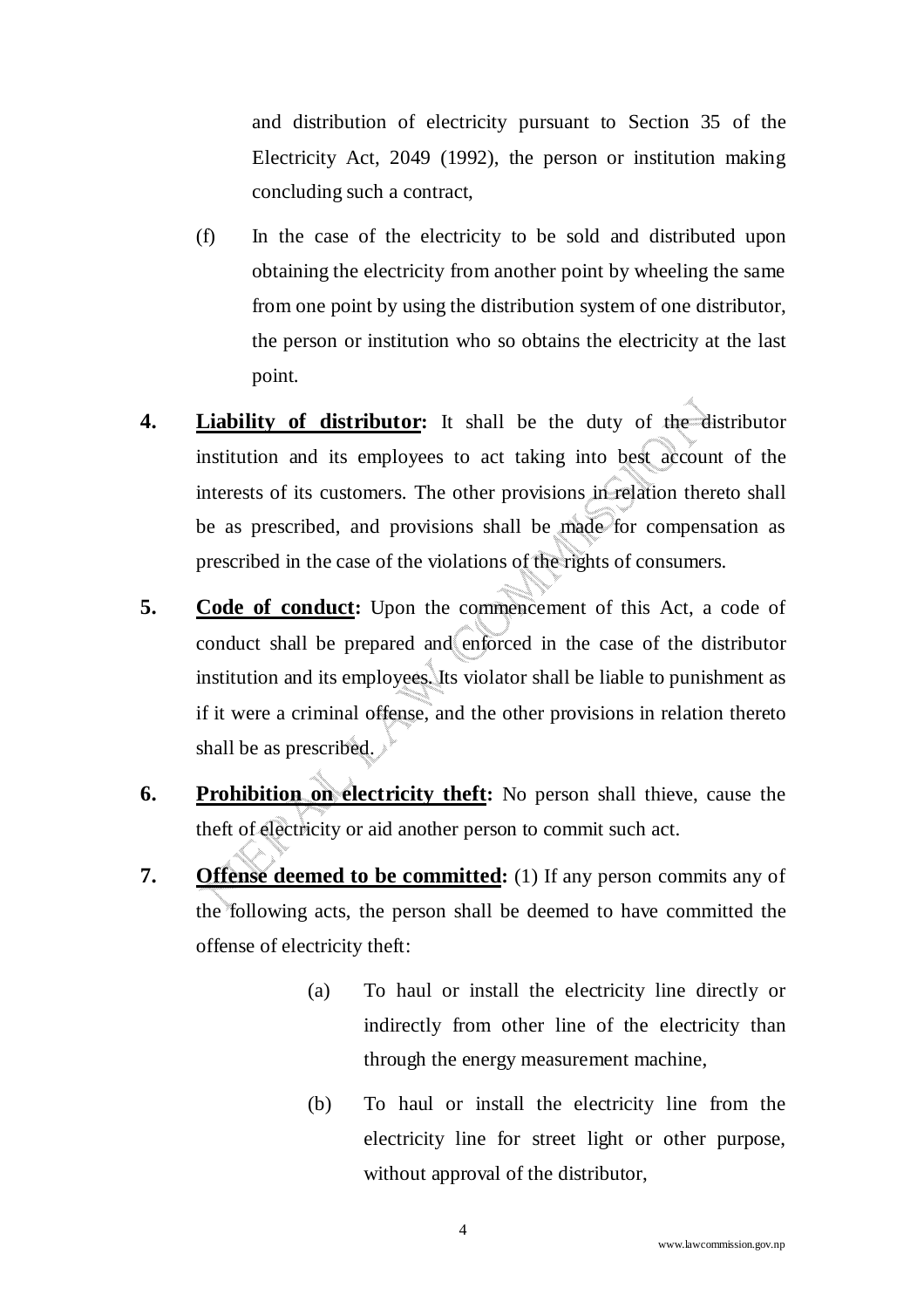- (c) To follow other technology than the technology specified to supply the electricity to the house of building through the electricity measurement machine,
- (d) To take phase from one electricity measurement machine by reversing its polarity and take neutral line from another electricity measurement machine or earth,
- (e) To insert anything into the electricity measurement machine or crate obstruction in the normal mobilization of the disk of the electricity measurement machine in any other manner,
- (f) To open the terminal link,
- (g) To break, destroy, obliterate the terminal or test seal affixed to the electricity measurement machine on behalf of the distributor or use a fake terminal or test seal,
- (h) To damage the electricity measurement machine by breaking, destroying, obliterating it or in any other manner or make it incapable of being mobilized normally,
- (i) To temper with the seal of the box containing the electricity measurement machine, or despite the existence of the seal, use the seal containing no seal of the distributor or use the seal containing the seal of anyone other than the distributor or temper with such seal,
- (j) Temper with the seal of CT or PT or both, make reverse the polarity or break out the connection,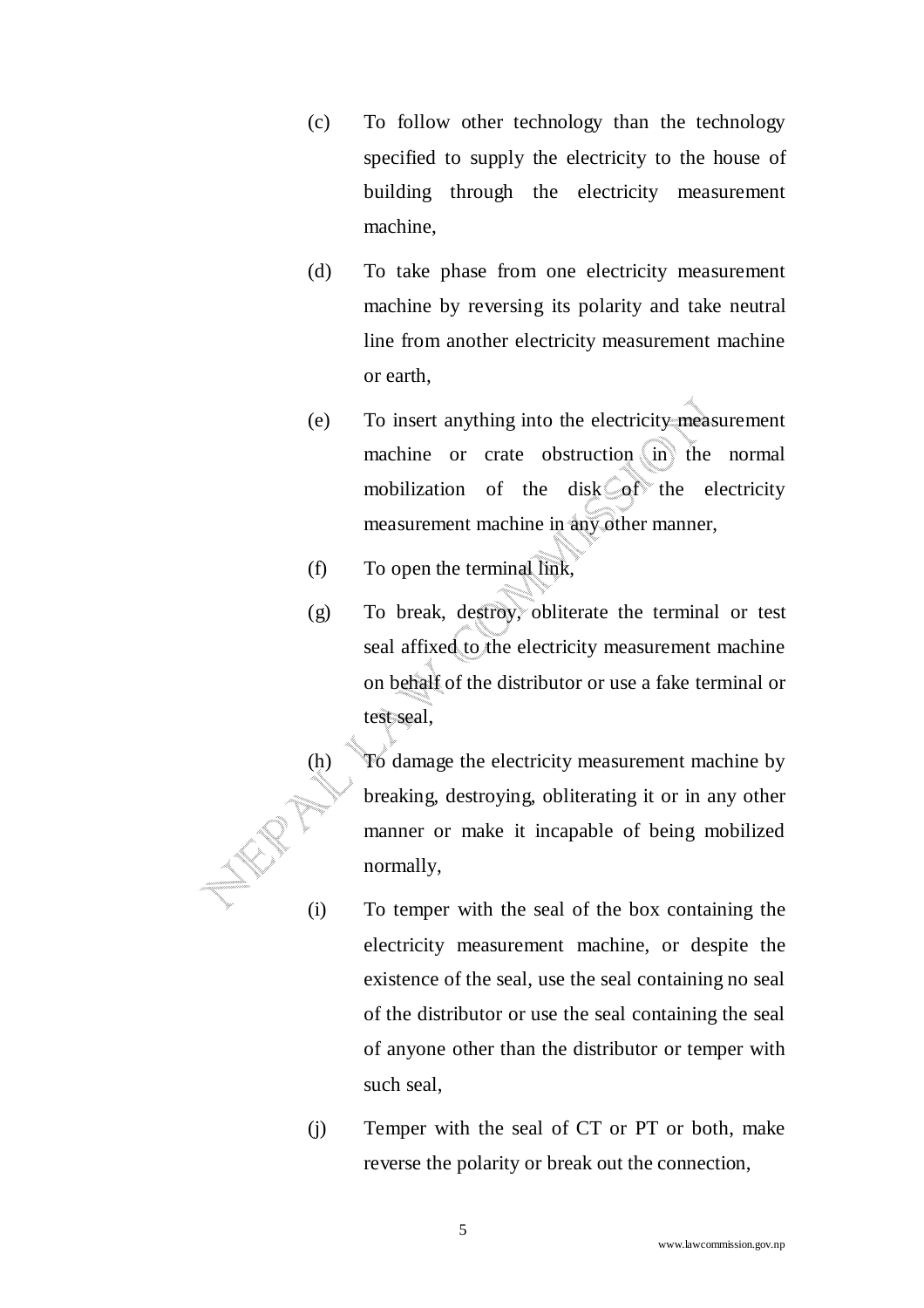(k) To follow any other method to thieve electric power in any circumstance other than those set forth in Clause (a) to Clause (j).

(2) Notwithstanding anything contained in Sub-section (1), if, in making technical examination in the course of investigation and inquiries into the offense, it appears that the electricity measurement machine has become disordered not because of any fault of the customer or user but because of any other technical reason or act beyond human control, the offense shall not be deemed to have been committed.

**8. Liability of offense to be vested:** (1) The liability of the offense as referred to in Section 7 shall be vested in the person, concerned customer involved in acts relating to that offense and the person who aids the commission of such offense.

(2) Notwithstanding anything contained in Sub-section (1), the liability of the offense committed in the following house or building shall be vested in the following person:

- (a) In the case of the offense committed in the house or building being used by an institution or office, chief of the concerned institution or office,
- In the case of the offense committed in the house or building being used in rent or otherwise, chief of the institution or office using such house or building, and where any person or family has used such a house or building, main person of such person or family or house-owner,
	- (c) In the case of the offense committed in a joint housing or a house or building where more than one institution, office, person or family have jointly resided, chief of the institution or office, person or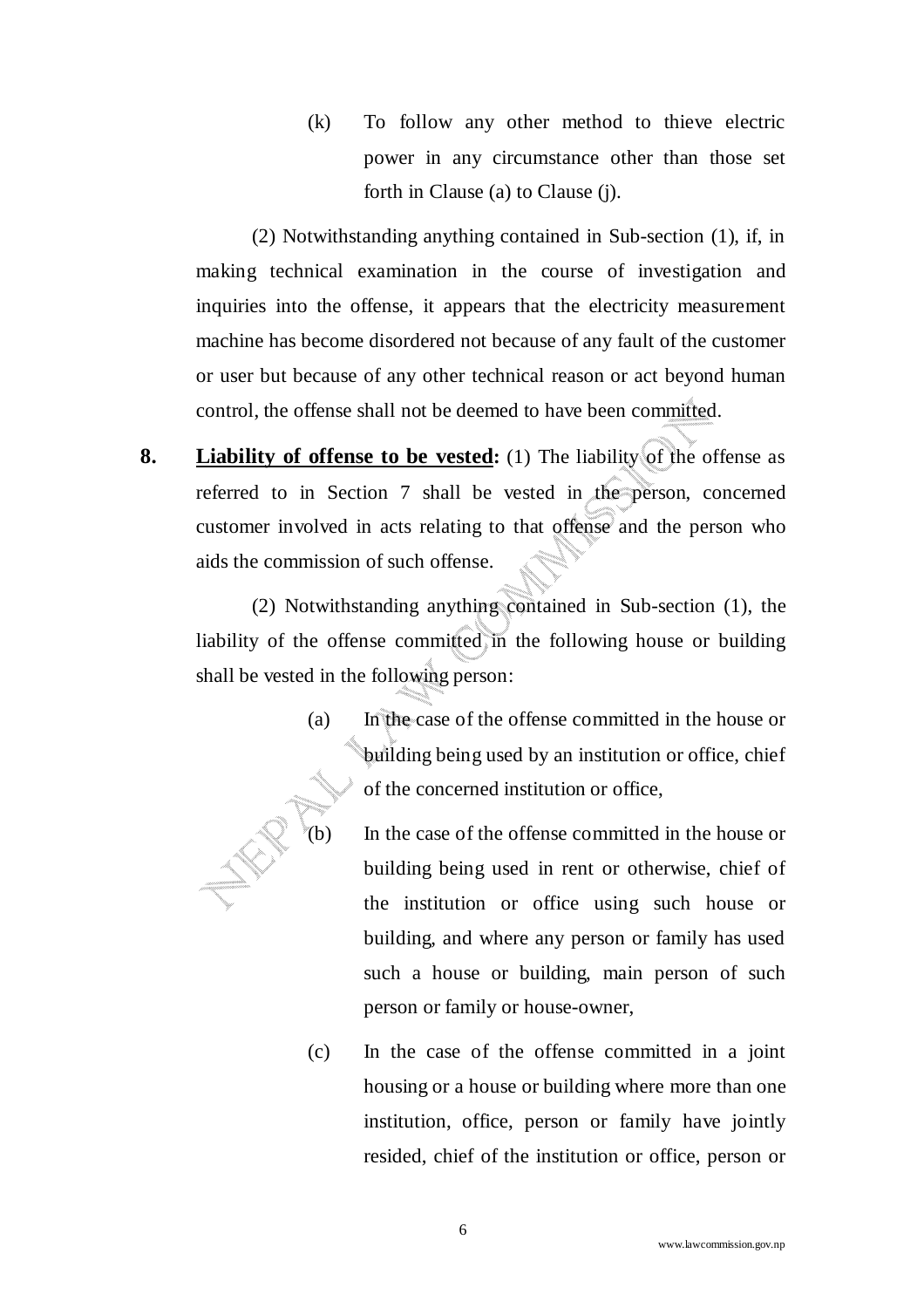main person of the family or house-owner involved in the offense, out of the institutions, offices, persons or families using such a house or building,

(d) In the case of the offense committed in the house or building sold or otherwise transferred by the owner of any house or building, chief of the institution or office, person or main person of the family involved in the offense, out of the institution, office, person or families using such a house or building,

> Provided that, the burden of proof shall lie on the owner of any house or building to prove that such house or building has been rented. Otherwise, the liability of offense committed in such a house or building shall be vested in the owner of house or building.

- **9. Power to cut electricity line:** The electricity line may be cut in the following circumstance:
	- (a) Failure to pay the electricity tariff within the specified time,
	- (b) Appearing to have committed the offense as referred to in Section 7.
- **10. Power to enforce special provision in area more affected from electricity theft:** The contract or cut out system may be so enforced as to have the flow of electricity only in such quantity as specified by publishing a notice in the Nepal Gazette, in the case of any area in………….<sup>4</sup> Nepal, which is more affected from the electricity theft.
- **11. Offender is to pay the amount of loss and damage and compensation:** (1) If any person commits the offense as referred to in

ı

<sup>4</sup> Deleted by Republic Strengthening and Some Nepal Laws Amendment Act, 2066(2010).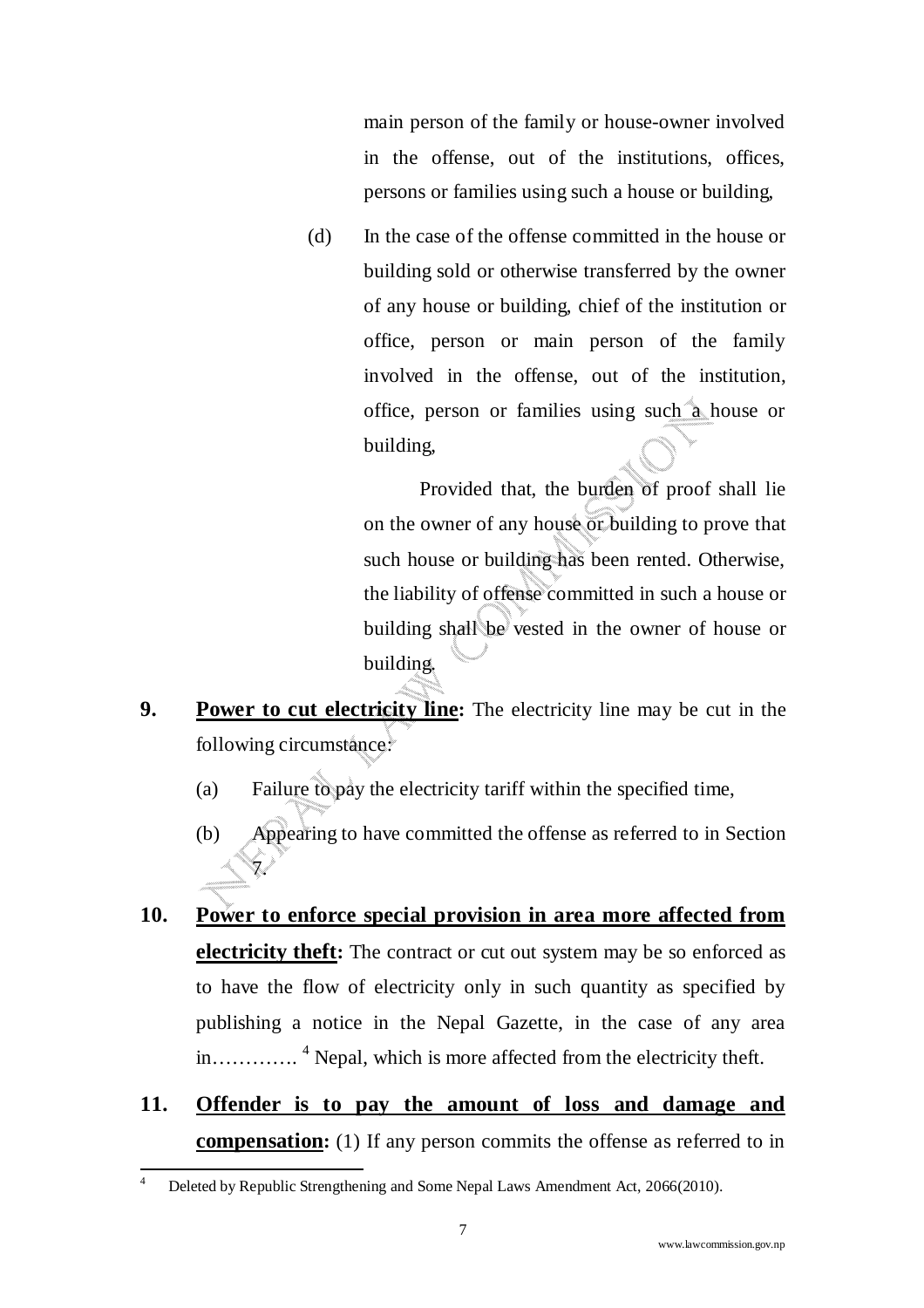Section 7 and causes loss and damage, the offender shall pay the amount for the same and the amount of compensation equal thereto. The electricity line shall not be installed until the amount and compensation to be so paid is paid.

(2) If a person who has once paid the loss, damage and compensation pursuant to Sub-section (1) again commits the same offense, that person has to pay the amount of loss and damage that the distributor has suffered actually and amount of Two Hundred percent thereof for compensation to the distributor for each instance.

(3) The manner and procedures for the evaluation of the loss and damage that the distributor has suffered actually pursuant to Subsections (1) and (2) shall be as prescribed.

# **Chapter-3**

## **Investigation and Inquiry**

**12. Investigation authority:** (1) The distributor shall designate the investigation authority for the investigation and inquiry into the offense as referred to in this Act.

(2) The functions, duties and powers of the investigation authority as referred to in Sub-section (1) shall be as follows:

> (a) Where information is received from any person that the offense is being committed or going to be committed or where, despite that no information has been received, there is a reasonable ground to doubt that the offense is going to be committed, the investigation authority shall go to such a place and carry out necessary technical inquiry, and if the offense is found to have been committed or have taken place, the investigation authority shall cut the line immediately, take in his or her custody the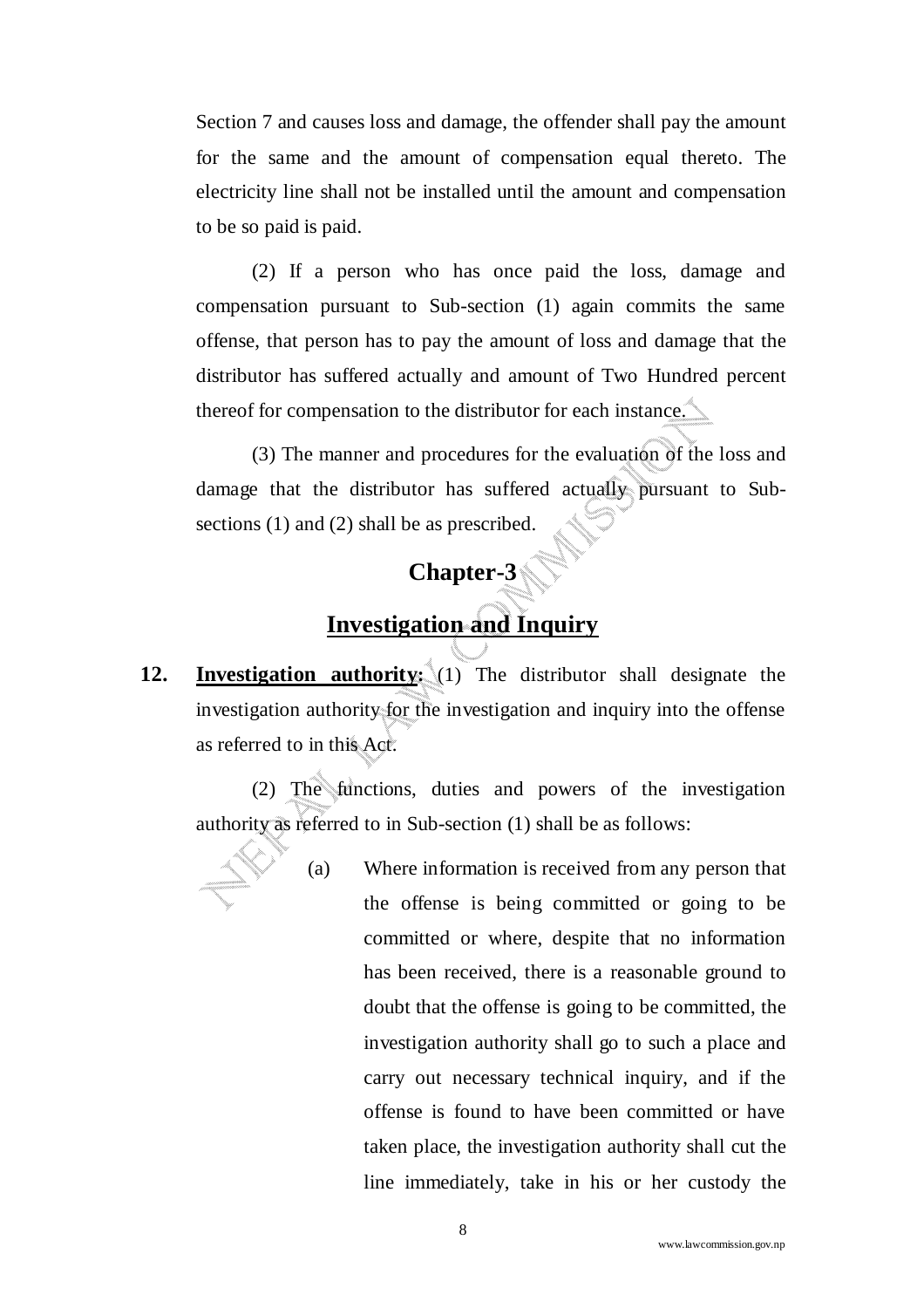goods related with the offense and give a slip thereof, and inquire into the offender and prepare a deed of public inquiry,

(b) To carry out investigation and inquiry into the offense and evaluate the actual loss and damage caused by the offender to the distributor.

(3) It shall be the duty of the local administration, officials of the local bodies, police and all the concerned to render assistance to the investigation authority in the course of investigation and inquiry into the offense.

(4) The investigation authority fine a person who makes obstruction or objection with or to investigation and inquiry into the offense with a sum not exceeding Two Thousand Rupees.

**13. Power to make application for review:** (1) In the event of dissatisfaction with the action, evaluation and punishment taken or made by the investigation authority pursuant to Sub-sections (2) and (4) of Section 12, the concerned person or institution may make an application to the concerned distributor for the review of such action, evaluation and punishment.

(2) If an application is made pursuant to Sub-section (1), the distributor shall make review.

(3) The procedures of making review pursuant to Sub-section (2) shall be as prescribed.

**14. To give notice for making payment of loss, damage and compensation**: A notice has to be given, as prescribed, to the concerned person or institution to make payment of the amount of loss and damage and compensation accordingly if no application is made pursuant to Section 13 for the review of the evaluation made pursuant to Clause (b) of Sub-section (2) of Section 12, and if an application if made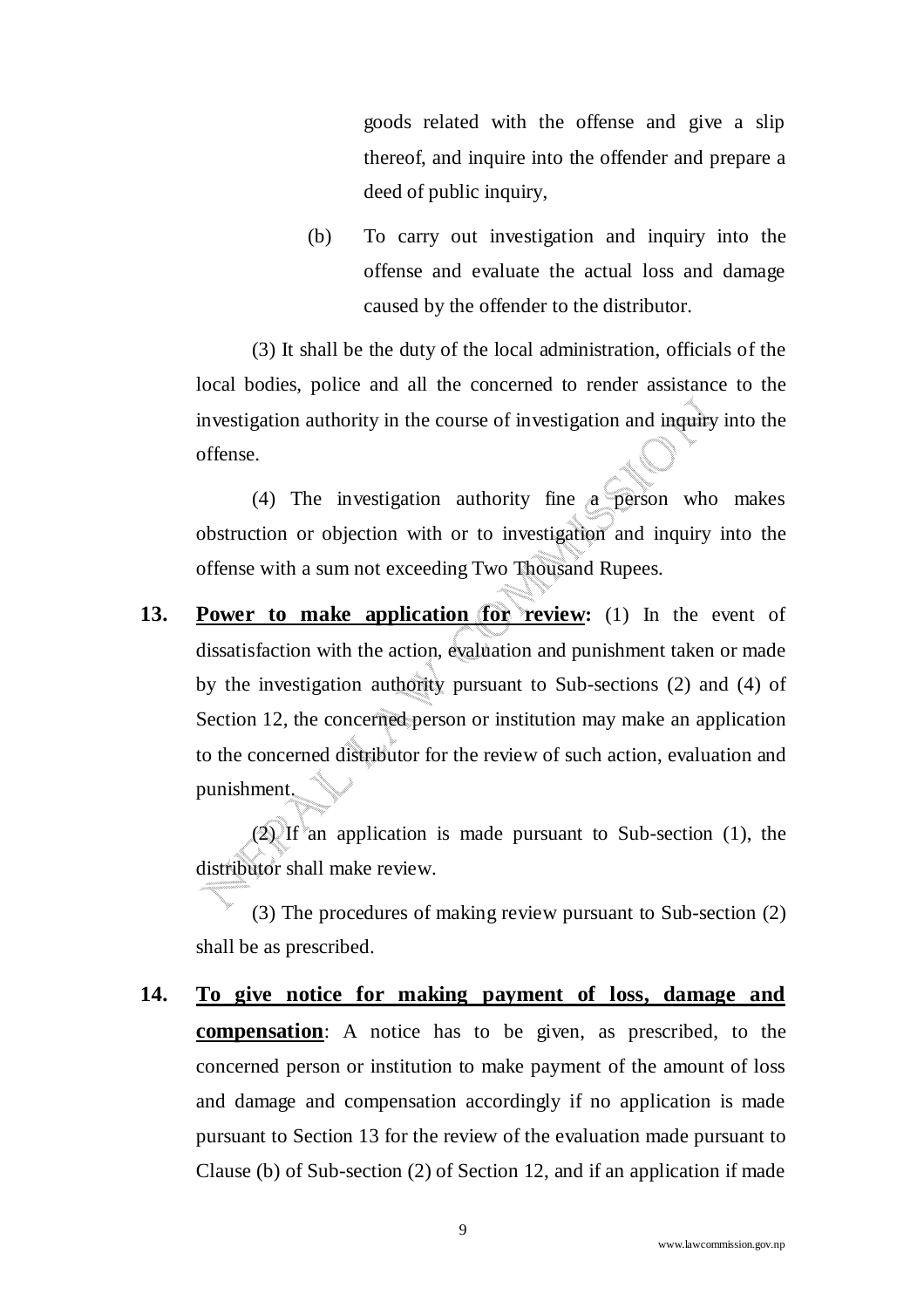for the review, the amount of actual loss and damage and compensation for the same as held upon review not later than Thirty Five days.

**15. To file cases:** (1) If the offender tenders payment of the amount within the time-limit of the notice given pursuant to Section 13, the amount has to be received, the action against him or her has to be finalized and closed. If amount is not tendered for payment, the investigation authority shall file the case in the concerned district court within Thirty days after the date of the expiration of the time-limit.

 (2) The investigation authority shall, for the purpose of filing the case pursuant to Sub-section (1), do as per Section 31 of the Sate Cases Act, 2049.

 (3) In trying and disposing the case filed pursuant to Subsection (1), the district court shall follow the procedures on the matters set forth in this Act and the procedures as referred to in the Summary Procedure Act, 2028 (1972) in relation to the other matters.

#### **Chapter-4**

#### **Miscellaneous**

**16. Punishment:** (1) If, in trying and disposing case by the court, a person is held to have committed the offense, the claimed amount for the actual loss and damage that the distributor has sustained and the amount of compensation equal to the claimed amount shall be recovered from the offender to the distributor, and such offender shall be liable to punishment of a fine of up to Five Thousand Rupees or imprisonment for a term not exceeding Three months according to the gravity of offence or both punishments.

(2) If a person who is once held to have committed the offense commits the same offense again, the claimed amount for the loss and damage that the distributor has sustained and the amount of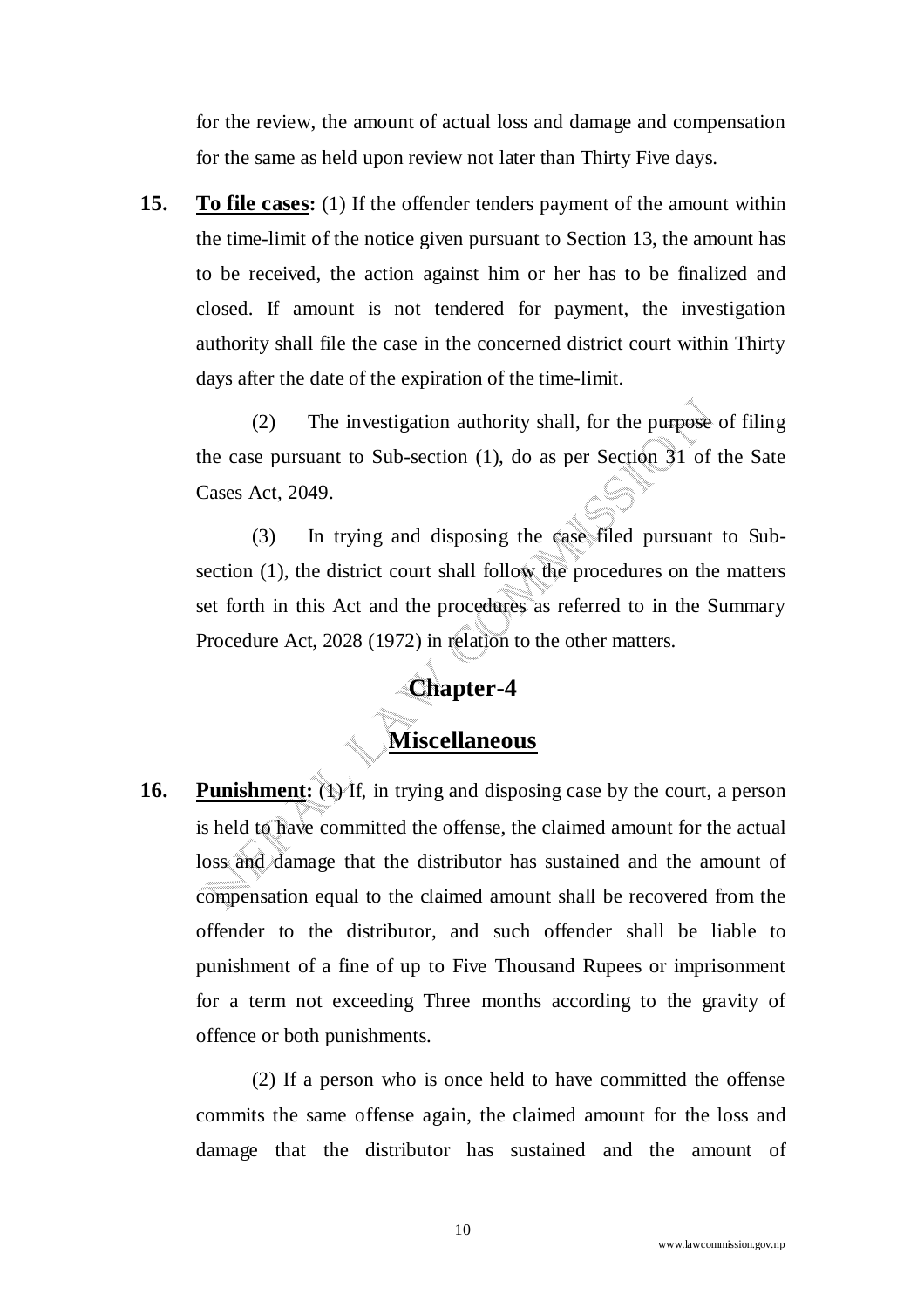compensation equal to the Two Hundred percent of the claimed amount shall be recovered from the offender to the distributor for each instance, and such offender shall be liable to punishment of a fine of up to Ten Thousand Rupees or imprisonment for a term not exceeding Six months or both punishments.

- **17. To be state cases:** The cases under this Act shall be state cases.
- **18. Reward:** (1) after the final disposal of the case, the distributor shall give a reward in the sum as prescribed to the person who gives information relating to the offense.

Provided that, such reward shall not be given to the distributor, employee of the distributor and his or her family.

(2) The other provisions relating to the reward to be given pursuant to Sub-section (1) shall be as prescribed.

- **19. Saving of act done in good faith:** No investigation authority or employee shall be personally liable for any act done in good faith in the course of performing their duties by the investigation authority and employee related with such act.
- **20. Power to frame Rules:** The Government of Nepal may frame necessary Rules to implement the objectives of this Act.
- **21. Repeal and saving:** (1) Of the Electricity Act, 2049 (1992):
	- (a) Sub-section (3) of Section 38 is, hereby, repealed.
	- (b) The words "Sub-sections (1) and (2) of Section 38" shall be substituted for the words "Sub-sections (1), (2) and (3) of Section 38" contained in Section 39.

(2) Notwithstanding anything contained in this Act, no provision contained in this Act shall be deemed to prevent the distributor from exercising the powers conferred to the distributor pursuant to the prevailing laws in relation to the controlling of unauthorized use/consumption of electricity.